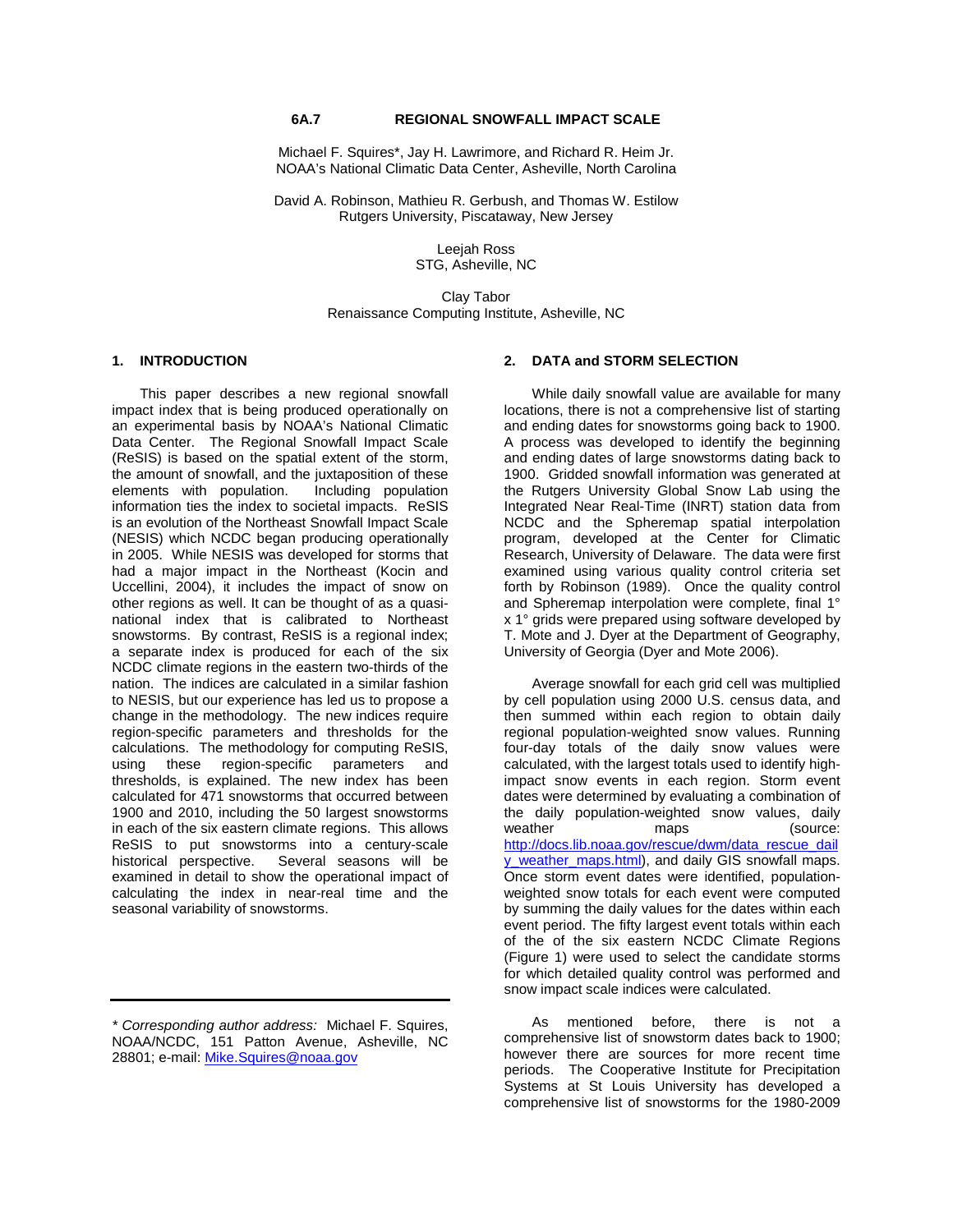period (Gravelle, et al. 2009). We used this list to identify snowstorms that were not large enough to be in the top 50 storms for each region. Since ReSIS will be produced as an experimental product starting this year (2010-2011 snow season), NCDC needs to know approximately how many snowstorms occur each year so the correct amount of resources can be allocated.

Once these beginning and ending dates were identified, snowfall data was extracted from NCDC's Global Historical Climatological Network – Daily (GHCN-D). GHCN-D was chosen as a data source for two reasons; it has undergone significant and consistent automated quality control (QC) for the entire period of record and it will eventually be the official data source for daily data from NOAA. Since the GSDB contains storms dating back to 1900, it is important that a consistent QC process be applied to the entire dataset. Durre et al. (2008) describes the strategies for constructing the QC algorithms used in GHCN-D. The automated QC procedures used to produce GHCN-D do not change values, rather elements that fail any checks are flagged. The data used in the current snowstorm study only uses snowfall values that are not flagged. However, upon manual inspection of mapped snowfall values, some of the snowstorm totals appear to be in error. These errors at individual stations could adversely affect spatial analysis techniques and the subsequent development of regional and national snowstorm indices. Therefore, storm total snowfall at individual stations is subject to a manual QC process before being used in any analysis. In order to ensure consistent manual QC for all snowstorms, the assumption is made that all the GHCND snowfall values are correct unless there is sufficient evidence to imply otherwise. If a snowfall total is significantly different from its neighbors, the analyst evaluates the data for topographic or other issues that would account for the discontinuity. If no explanation is found, the station is removed from the analysis. This protocol is enforced to minimize type I errors (false positives) and ensue consistent manual QC between different analysts. In a typical snowstorm comprised of 1,000 to 2,500 stations, about 1% of the stations will be eliminated because the validity of the total snowfall value at these stations is deemed suspect.

Besides the top 50 storms from each of the six eastern NCDC regions, all the snowstorms from the 1999-2000 and 2009-2010 seasons were extracted from GHCND and ReSIS values calculated. Also, a number of snowstorms from the Northwest and Southwest NCDC regions were identified and ReSIS values calculated. Of course, most storms spanned several regions. Eliminating duplicate starting/ending dates resulted in 471 net individual snowstorms.

# **3. REGIONAL SNOWFALL IMPACT SCALE**

#### *3.1 Local versus Regional Effects*

NCDC has been calculating NESIS values since the 2004-2005 winter season. There has been a call to compute regional indices for other areas of the country. Despite its name, NESIS is a quasi-national index since it uses snowfall and population information for the entire country. There have also been many questions about what is meant by regional<br>effects. It is important to differentiate between It is important to differentiate between *regiona*l effects and *local* effects. Local effects can usually be related to the timing of a storm within a city or county. For example, a storm that reaches maximum intensity during rush hour will have a much greater impact than a storm that occurs during the middle of the night on a weekend. See Call (2005) for a description and explanation of local effects. Therefore local affects occur on the time scales of about a day and spatial scales of about  $10<sup>3</sup>$  square miles. In contrast, regional effects affect areas large enough to include several states  $(10^5 \text{ square miles}).$ The time scale for regional effects is normally on the order of several days. The impacts are typically related to the disruption of commerce and<br>transportation across a multi-state area. It is transportation across a multi-state area. impossible to quantify all the local effects associated with a storm and aggregate them across a region, so an alternative is to develop an index that makes use of snowfall and population data and combine them in a manner which puts the storms and their societal impacts into historical perspective.

#### *3.2 ReSIS Algorithm*

The general equation used to calculate the Regional Snowfall Impact Scale (ReSIS) is given by:

(1)

where:

- $T =$  regional specific snowfall thresholds
- $A_T$  = area affected by snowfall greater than threshold *T*
	- = mean area affected by snowfall greater than threshold *T*
- $P_T$  = population affected by snowfall greater than threshold *T*
	- = mean population affected by snowfall greater than threshold *T*

The regions referred to above are the nine NCDC Climate Regions (Fig. 1). The regional specific snowfall thresholds, *T*, serve to calibrate ReSIS to each region. For example, the regional snowfall thresholds for the Southern Plains are 2", 5", 10", and 15" while thresholds for the East North Central region are 3", 7", 14", and 21". Table 1 lists the thresholds for all the regions. Thus, a ReSIS value is calculated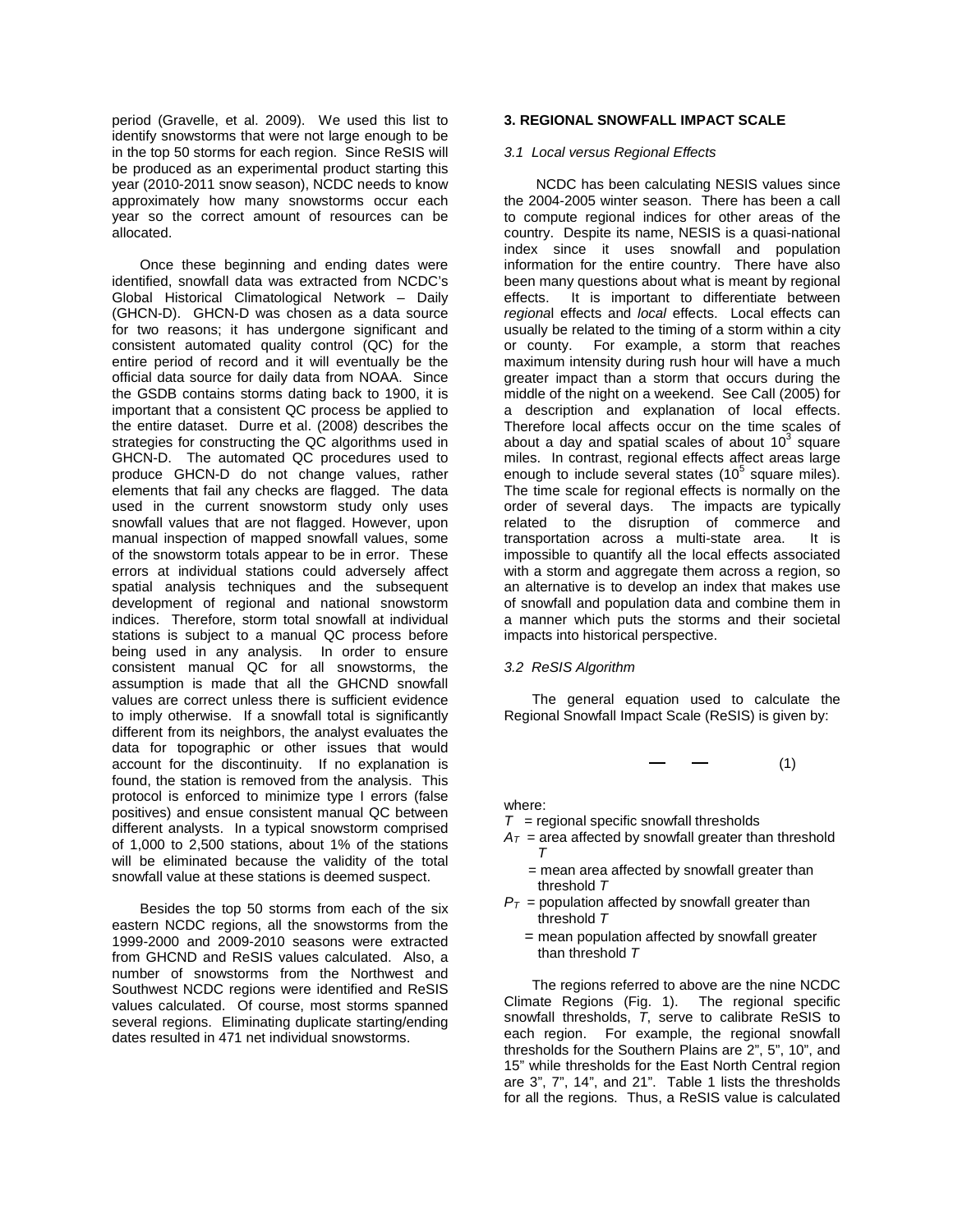from a linear combination of four terms, with each term representing the sum of normalized snowfall area and population information. The area and population values are normalized because in a typical storm the area (in square miles) is about two orders of magnitude less than the population. Normalizing the area and population for a particular storm by their mean values transforms these terms into "percent of normal" expressions. The mean values of snowfall area and population above these four thresholds are calculated using the fifty snowstorms analyzed for each region. Using the mean area and population to normalize each term for each threshold also helps to ensure the final distributions for all the regions are similar, despite large differences in regional snowfall climatologies, region population, and region area. See Table 1, Fig. 1, and Fig.2. This is a desirable attribute because it allows comparisons of snowstorms across regions. For example, a snowstorm in the Southeast may receive less snow than the Northeast for the same storm, but the societal impacts may be similar. This is because the Northeast is more resilient to snowstorms; more snow removal equipment, people have more experience driving in snowstorms, … Having similar values across regions also makes it easier for the public to understand the index.

## *3.3 Region Specific Thresholds*

Obviously, the amount of snowfall in the Northeast region is very different from the Southeast. The original NESIS algorithm uses snowfall thresholds of 4", 10", 20", and 30". These values were chosen by Kocin and Uccellini based on their expert knowledge of Northeast snowstorms. However, an objective method was needed to identify these thresholds for the other snowfall regions. It was decided to use return period statistics as a means of providing an objective basis for determining these thresholds.

First, the average 2-day 10-year return period and the average 2-day 25-year return period for snowfall was computed for each region. This was done by simply averaging all the stations within a region. Next a relationship was found between these values and the existing Northeast thresholds. The first threshold (4") is approximately one-quarter of the average 2-day 10-year return period for the<br>Northeast. The second threshold (10") is The second threshold  $(10")$  is approximately one-half of the average 2-day 25-year return period for the Northeast. The third and fourth thresholds (20" and 30") are just multiples of the second threshold. This relationship was applied to all the regions' average return period statistics to create regional snowfall thresholds. Table 1 lists the regional snowfall thresholds for all the regions.

# *3.4 ReSIS Calculation*

The 5km population density grid used in the ReSIS calculations is shown in Figure 2. The grid is in an Albers equal area projection to facilitate area calculations in a Geographical Information System (GIS). The map clearly shows the very populated areas of the Northeast, east coast, Gulf coast, Florida, and various metropolitan areas in the Midwest and Great Plains. Most of the snow-prone areas of the West are sparsely populated except the larger urban areas like Denver and Salt Lake City. The process for calculating a ReSIS value for the March 12-14, 1993 super storm is shown in Figure 3. The population density and snowfall grids are both 5km resolution and the individual grid cells align with each other. The area of snowfall and population associated with each threshold are calculated within the GIS and written to a table which provides all the required inputs to the ReSIS algorithm. The final ReSIS value for this storm is 19.648.

Table 2 shows the relative contribution of each of the four terms to the final ReSIS score for a selection of the top 50 Southeast storms. Using this method, indices for storms with larger index values are dominated by the third and fourth terms, which are associated with higher snowfall amounts. Indices for storms with lower index values are dominated by the first and second thresholds, which are associated with lower snowfall amounts. In the middle of the rankings, there is a transition from the upper thresholds to the lower thresholds. In the March 1993 storm, 41% of the final value came from the fourth term which is associated with snowfall greater than 15". The contributions from the first two terms, which correspond to snowfall amounts greater than 2" and 5" respectively, have much lower contributions. By contrast, the February 1910 storm which had a low ReSIS value of 2.04, is driven primarily by the first term. This term contributed 63% to the final value and is associated with snowfall totals greater than 2". This pattern of appropriate attribution of the individual terms to the final index values is a desirable characteristic of this method. All of the regions behaved this way.

The ReSIS values have no physical meaning; their purpose is to rank snowstorms in terms of societal impacts and place them into historical perspective. It is reasonable to ask what a particular ReSIS value looks like in terms of a traditional snowfall map. The top 20 Southeastern snowstorms are listed in Figure 4 along with snowfall maps of the top and 20th ranked storms. Metropolitan areas with populations over half a million people are indicated by stars on the maps. This comparison gives a sense how different ReSIS values relate to spatial distributions of snowfall and population. It is possible for two storms with two similar ReSIS values to have maps that look somewhat different from each other.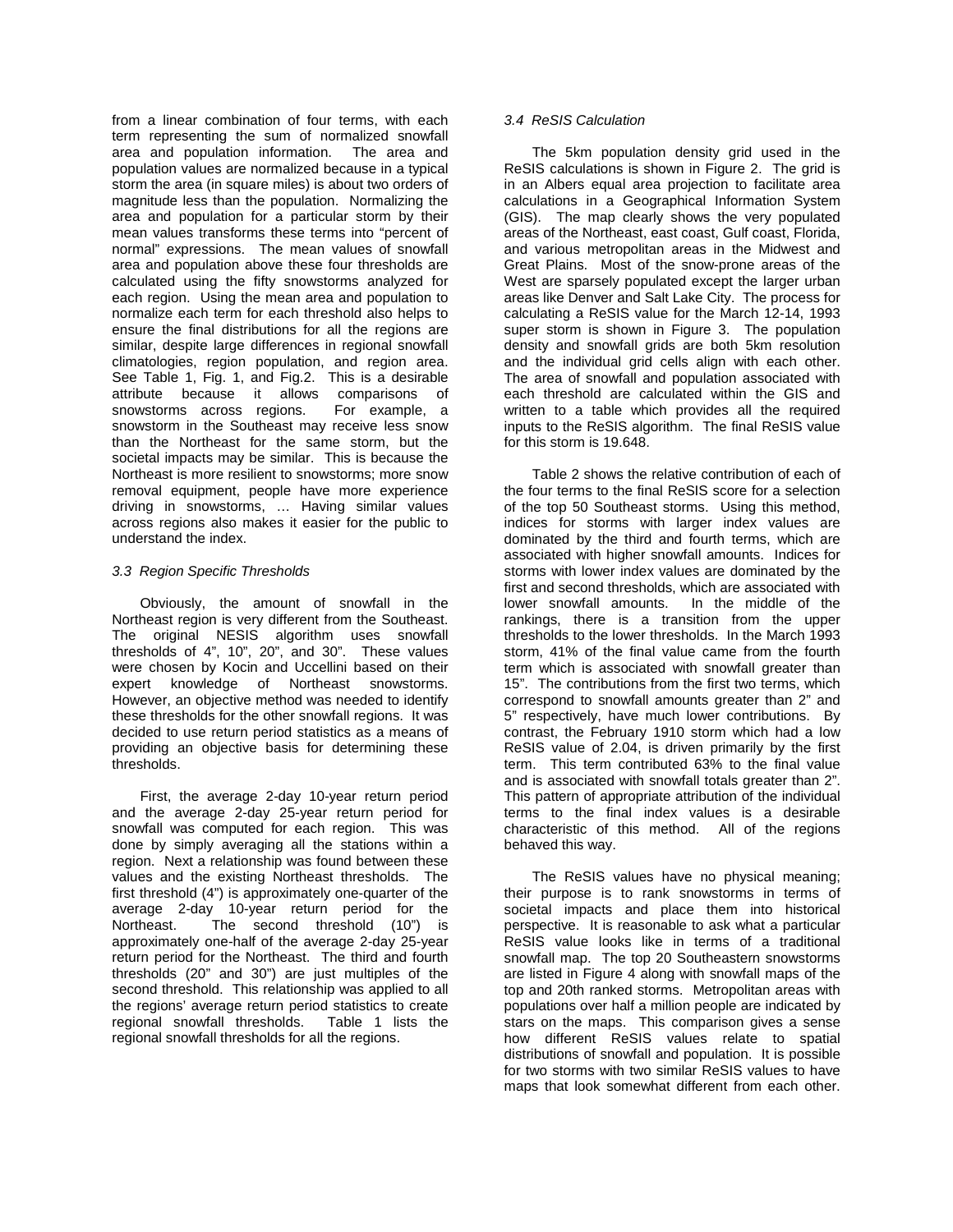A particular ReSIS value is a function of the spatial juxtaposition of snowfall and population.

## *3.5 Regional ReSIS Distributions*

Figure 5 shows a series of boxplots illustrating the regional distributions of ReSIS values for the six NCDC Regions. The boxes encapsulate the central 50% of the distribution; the whiskers define the central 90% of the distribution. The points outside the whiskers represent outliers above and below the 95<sup>th</sup> and  $5<sup>th</sup>$  percentiles. The median is represented by the solid horizontal line and the mean is depicted by the dashed horizontal line. The boxplots clearly indicate that all of the regional distributions are positively<br>skewed. Although there are some differences Although there are some differences between individual regions, the distributions of all the regional snowfall indices are quite similar.

## *3.6 Categorization of Raw ReSIS Scores*

The raw ReSIS scores offer good resolution between storms of similar societal impact. However, one must keep in mind that there is some amount of uncertainty in these values. This uncertainty arises from the snowfall grid generated from daily observations (mostly COOP), conversion of polygon based census data to gridded population density information, and the whole concept of using population and snowfall to estimate societal impacts. Additionally, the raw scores would be confusing to the general public. Therefore, it is advantageous to convert the continuous raw index values to five categories. Since all the regional ReSIS distributions are similar, it is possible to apply the same<br>categorization scheme across all regions The categorization scheme across all regions. relationship between raw ReSIS scores and<br>categories is shown in Table 3. Category 5 categories is shown in Table 3. snowstorms, the top category, have raw ReSIS values larger than 18 and comprise approximately the top two percent of all the storms studied. Category 4 snowstorms have raw ReSIS values larger than 10 and comprise about 5% of the 471 storms analyzed. Category 3, Category 2, and Category 1 snowstorms have raw ReSIS values larger than 6, 3, and 1 respectively. The ReSIS category boundaries get closer together for the lower categories due to the positively skewed distribution of the raw index values (see Figure 5). The regional ReSIS values and their ranks within their respective regions are presented in Table 4. Keep in mind that only the largest snowstorms affecting populated areas are included in this analysis. Snowstorms that have a raw index value of less than 1.000 are defined as Category 0 storms. These storms cover smaller areas and affect less people.

#### **4. SELECTED YEARLY RESULTS**

ReSIS values for the 1999-2000 and 2009-2010 are shown in Tables 5a and 5b. The 1999-2000 season (Table 5a.) was chosen because it represented a "typical" year in terms of the number of snowstorms. As Table 3 indicates, most storms are Category 1 or less. Typically, one snowstorm will affect several regions with a different ReSIS value for each. This shows the ability of ReSIS to discriminate societal impacts between regions. The maximum ReSIS value for each storm is given in the last column. The highest ReSIS value for the 1999-2000 season was Category 3. If this is indeed a typical year, it implies that NCDC would be analyzing about 1-2 storms per week.

The ReSIS values for the 2009-2010 winter season is shown in Table 5b. This year was chosen because of the relatively large number of significant storms that occurred that season. There was a Category 5 storm in the Southeast during December and several Category 3 and 4 storms during February. This table also shows how some of the larger storms occurred in the same period.

## **5. SUMMARY AND CONCLUSION**

This paper has summarized the ongoing development of regional snowfall impact scale indices. The new indices are an evolution of the Northeast Snowfall Impact Scale (NESIS). Development so far has concentrated on areas east of the Rocky Mountains. The new indices are calculated in a manner similar to NESIS, but there are some important differences. The biggest difference is that only snowfall and population information within a region's boundaries are used to calculate that region's index. This is in sharp contrast to NESIS which uses all snowfall and population information from a storm, no matter how far removed from the 13 state Northeast region. Our decision was based on the fact that many storms that have low to moderate impact in the Southeast would be ranked as significant because snowfall over the densely populated Northeast corridor from the same storm would artificially inflate<br>the index for the Southeast. Other differences the index for the Southeast. between NESIS and the new regional indices include how the population and snowfall terms are normalized and how each of the terms is weighted.

Also, new snowfall thresholds within those regions were defined. These regions and thresholds were chosen with the help of 10 and 25 year-return period statistics to help ensure objective and consistent choices across regions.

#### **REFERENCES**

Call, D. A., 2005: Rethinking snowstorms as snow events, a regional case study from upstate New York. *Bull. Amer. Meteor. Soc.*, **86**, 1783-1793.

Durre, I., M. J. Menne, and R. S. Vose, 2008: Strategies for evaluating quality-control procedures. *Journal of Climate and Applied Meteorology*, 47, 1785-1791.

Dyer, J.L., and T.L. Mote, 2006: Spatial variability and patterns of snow depth over North America.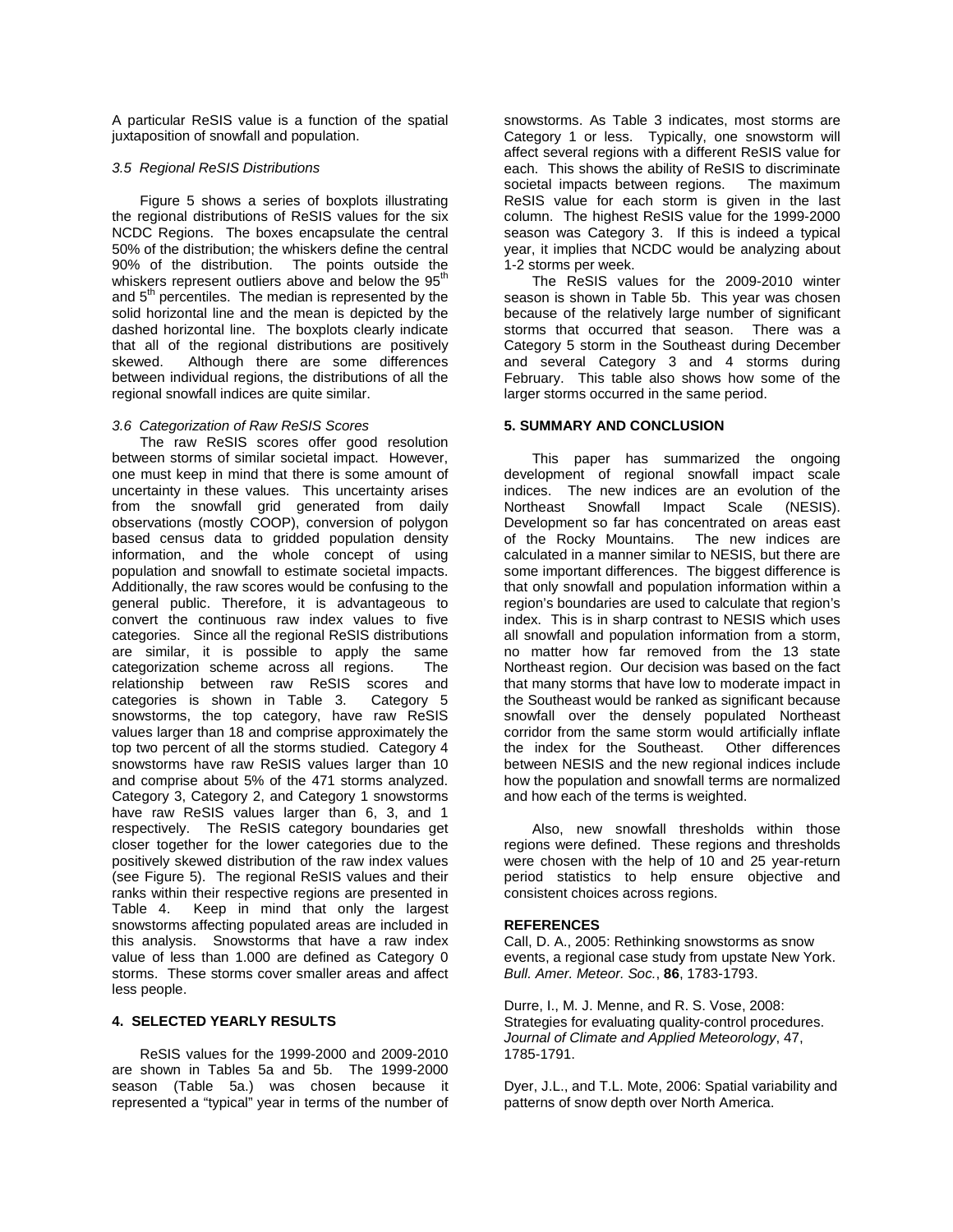*Geophysical Research Letters*, **33**, L16503, doi:10.1029/2006GL027258.

Gravelle, C. M., C. E. Graves, J. P. Gagan, F. H. Glass, and M. S. Evans, 2009: Winter weather guidance from regional historical analogs*. 23rd Conf. on Weather Analysis and Forecasting*, Omaha, NE.

Kocin, P. J. and L. W. Uccellini, 2004: A snowfall impact scale derived from northeast storm snowfall distributions. *Bull. Amer. Meteor. Soc*., **85**, 177-194. Robinson, D.A. (1989) Evaluation of the collection, [archiving and publication of daily snow data in the](http://climate.rutgers.edu/stateclim_v1/robinson_pubs/refereed/Robinson_1989.pdf)  [United States.](http://climate.rutgers.edu/stateclim_v1/robinson_pubs/refereed/Robinson_1989.pdf) *Physical Geography*, **10**, 120-130.

Schneider, R. S., A. R. Dean, and H. Brooks, 2009: Estimating potential severe weather societal impacts using probabilistic forecasts issued by the NWS Storm Prediction Center. 23<sup>rd</sup> Conference on Weather and Forecasting, Omaha, NE.

Squires, M. F. and J. H. Lawrimore, 2006: Development of an operational snowfall impact scale. 22<sup>nd</sup> IIPS, Atlanta, GA.

Wilks, D. S., 2006: *Statistical Methods in the Atmospheric Sciences*. Academic Press, 627 pp.

| <b>REGION</b>             | Area<br>(min2) | <b>Population</b> | <b>T1</b>      | T2 | T3 | <b>T4</b> |
|---------------------------|----------------|-------------------|----------------|----|----|-----------|
| Central                   | 310,367        | 46,987,525        | 3              | 6  | 12 | 18        |
| <b>East North Central</b> | 254,766        | 23,147,922        | 3              | 7  | 14 | 21        |
| Northeast                 | 178,509        | 60,246,523        | $\overline{4}$ | 10 | 20 | 30        |
| <b>Northwest</b>          | 247,707        | 10,609,473        | 3              | 8  | 16 | 24        |
| South                     | 563,004        | 36,977,926        | 2              | 5  | 10 | 15        |
| Southeast                 | 285,895        | 47,755,771        | $\overline{2}$ | 5  | 10 | 15        |
| Southwest                 | 424,443        | 13,484,108        | 3              | 8  | 16 | 24        |
| West                      | 268,446        | 35,869,905        | $\overline{4}$ | 10 | 20 | 30        |
| <b>West North Central</b> | 470,385        | 4,504,284         | 3              | 7  | 14 | 21        |

**Table 1.** Area and population for the NCDC Climate Regions shown in Figure 1. T1-T4 are the region specific snowfall thresholds used in the ReSIS algorithm.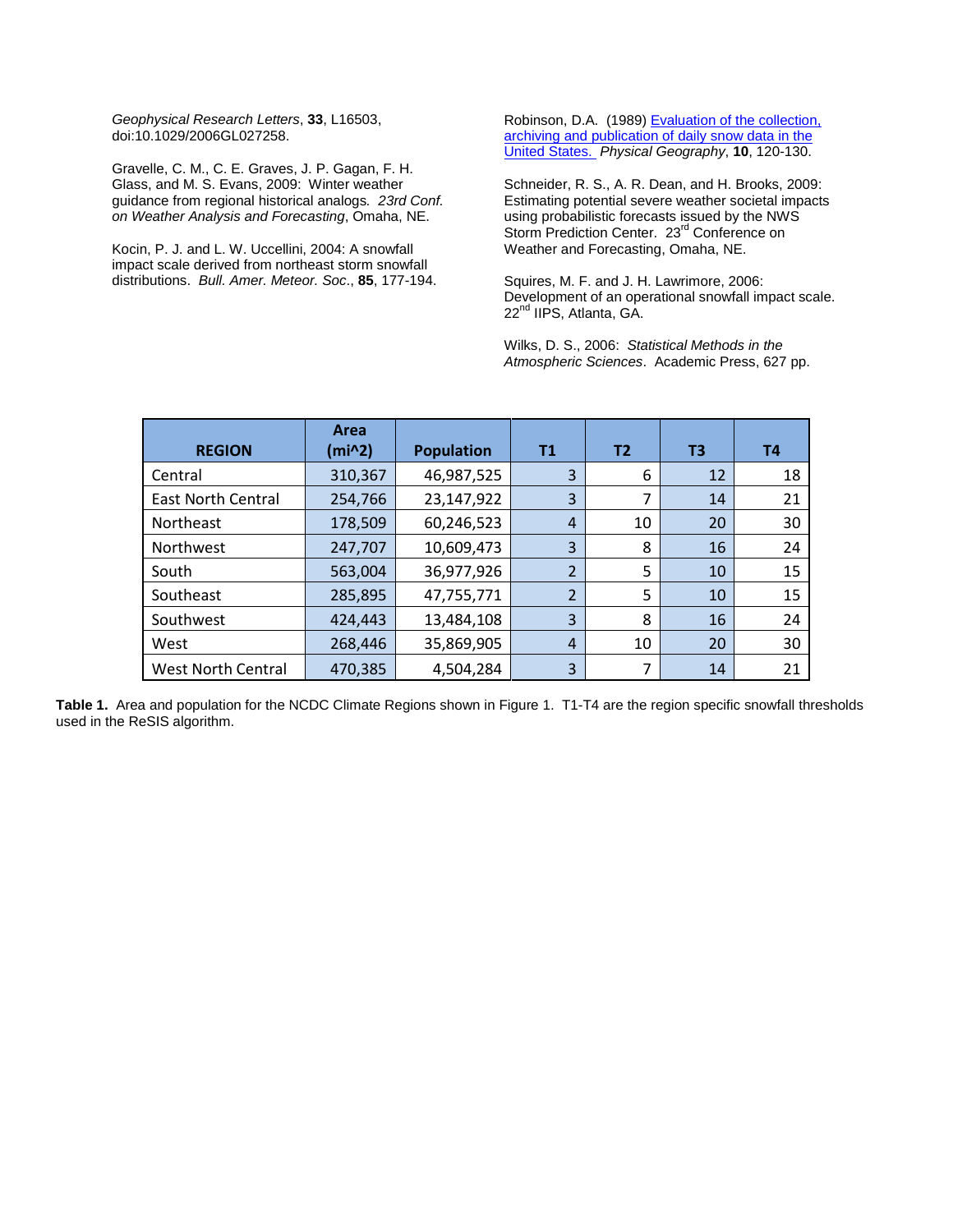

**Figure 1.** NCDC Climate Regions. The eastern six regions are highlighted because they are the emphasis of the current study.



**Figure 2.** Population density derived from the 2000 Census.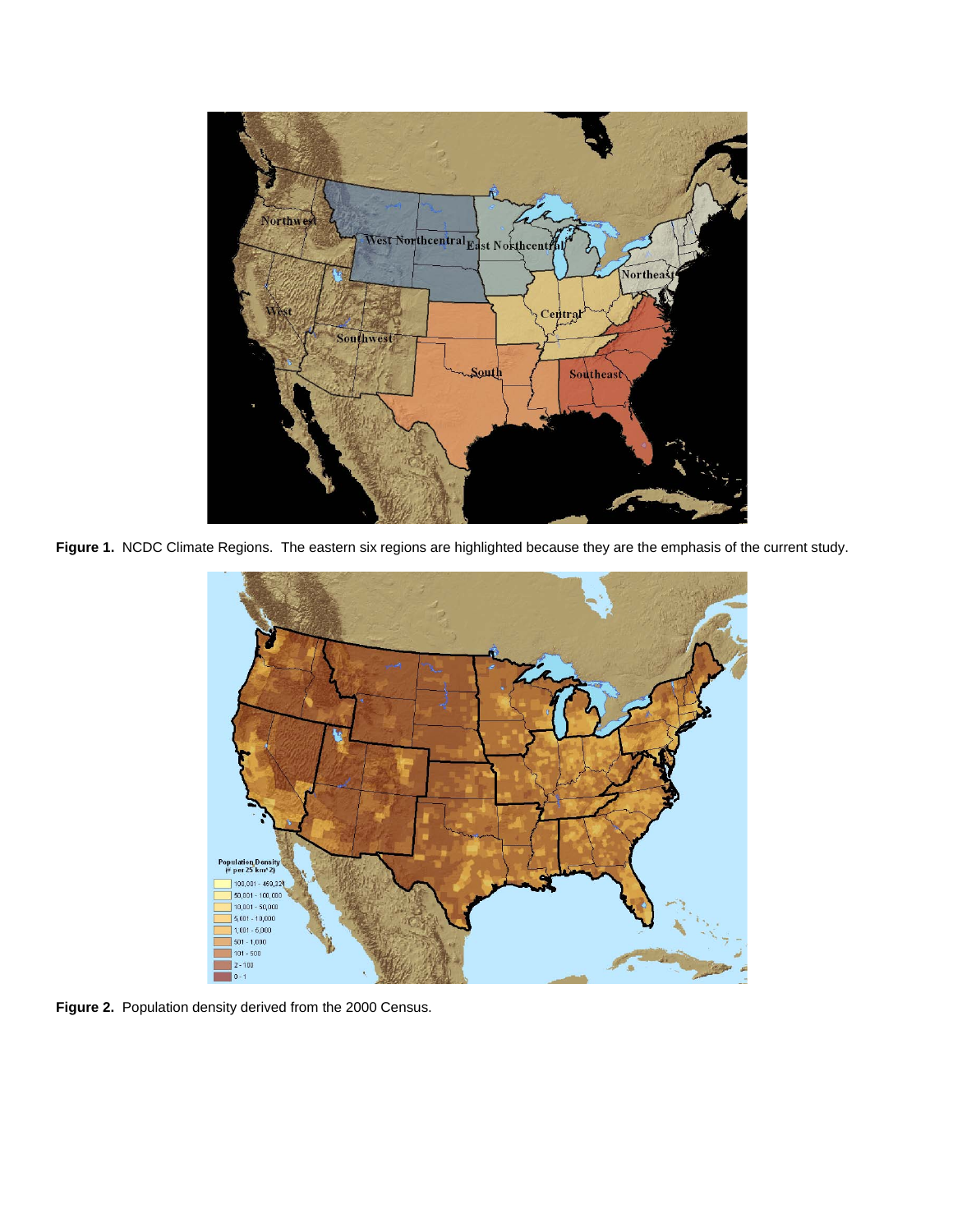

 $T_4$ 

 $T=7$ 

 $ReSIS = 19.648$ 

 $ResIS =$ 

 $c_r\left(\frac{A_T}{\bar{A}_T}\right)$ 



|                        | <b>Storm Date</b> | Index | >2" | >5" | >10" | >15" |
|------------------------|-------------------|-------|-----|-----|------|------|
|                        | 1993-Mar-12-14    | 19.65 | 15% | 17% | 27%  | 41%  |
|                        | 1996-Jan-06-09    | 19.51 | 10% | 12% | 26%  | 53%  |
| Top of distribution    | 1927-Mar-01-03    | 16.29 | 12% | 15% | 29%  | 44%  |
|                        | 1940-Jan-23-24    | 16.12 | 20% | 27% | 29%  | 25%  |
|                        | 1922-Jan-26-29    | 14.98 | 11% | 13% | 26%  | 49%  |
|                        |                   |       |     |     |      |      |
|                        | 1942-Mar-02-03    | 7.34  | 21% | 25% | 30%  | 24%  |
|                        | 1966-Jan-29-31    | 7.33  | 30% | 30% | 27%  | 13%  |
| Middle of distribution | 1960-Feb-13-15    | 6.91  | 29% | 32% | 32%  | 7%   |
|                        | 1958-Feb-14-17    | 6.63  | 32% | 32% | 22%  | 14%  |
|                        | 1930-Jan-29-31    | 6.47  | 40% | 40% | 19%  | 1%   |
|                        |                   |       |     |     |      |      |
|                        | 1900-Mar-15-16    | 3.14  | 29% | 27% | 40%  | 4%   |
|                        | 1962-Jan-09-11    | 2.93  | 84% | 16% | 0%   | 0%   |
| Bottom of distribution | 1926-Jan-07-10    | 2.65  | 68% | 28% | 4%   | 0%   |
|                        | 1968-Jan-12-15    | 2.50  | 41% | 26% | 29%  | 5%   |
|                        | 1910-Feb-11-13    | 2.04  | 63% | 33% | 4%   | 0%   |

**Table 2**. Relative contribution of each of the four terms in the ReSIS algorithm to the final index.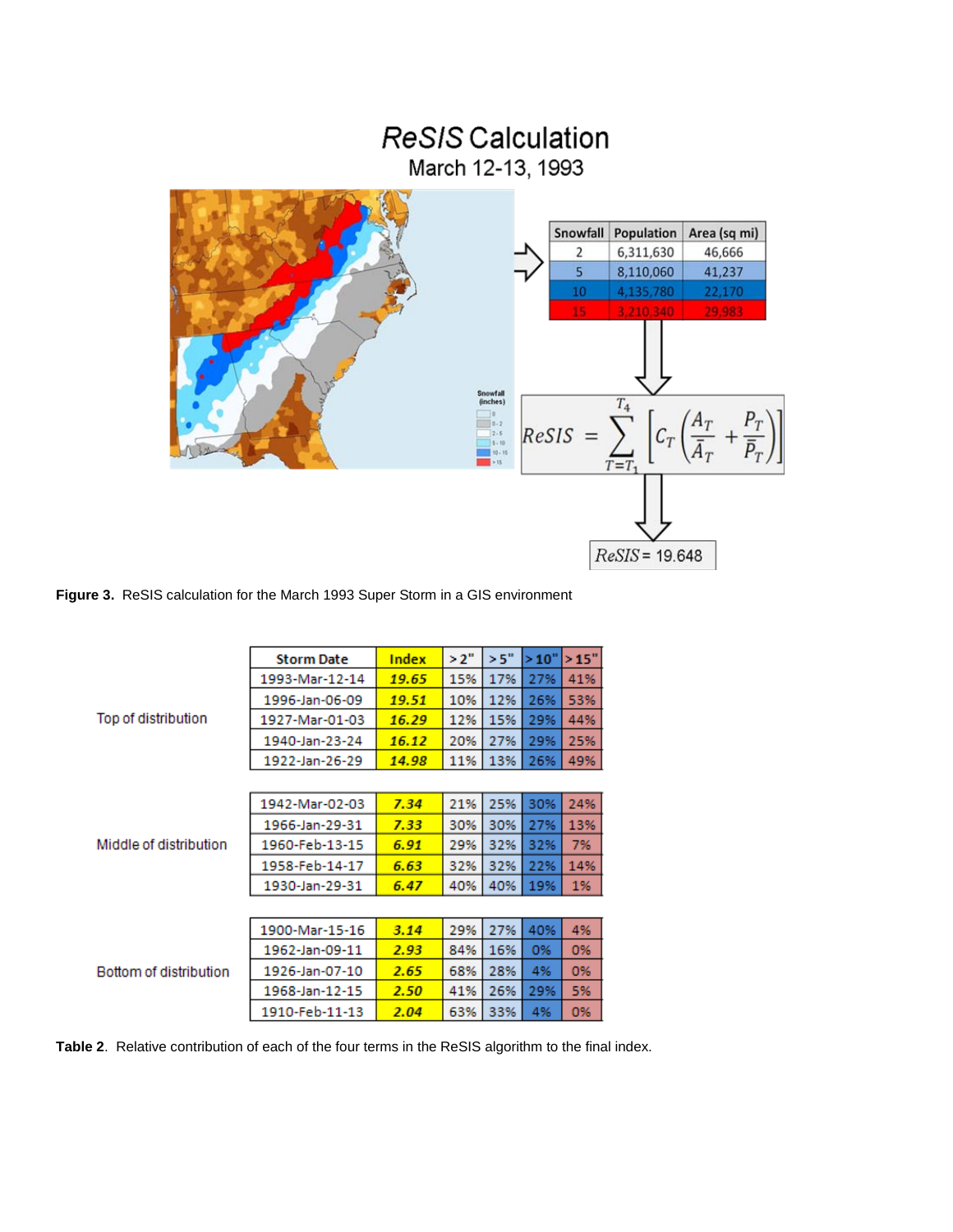# Top 20 Southeast Snowstorms



**Figure 4.** Top twenty Southeast storms and their total area, population, and ReSIS score. Maps for the top and twentieth ranked storms are shown.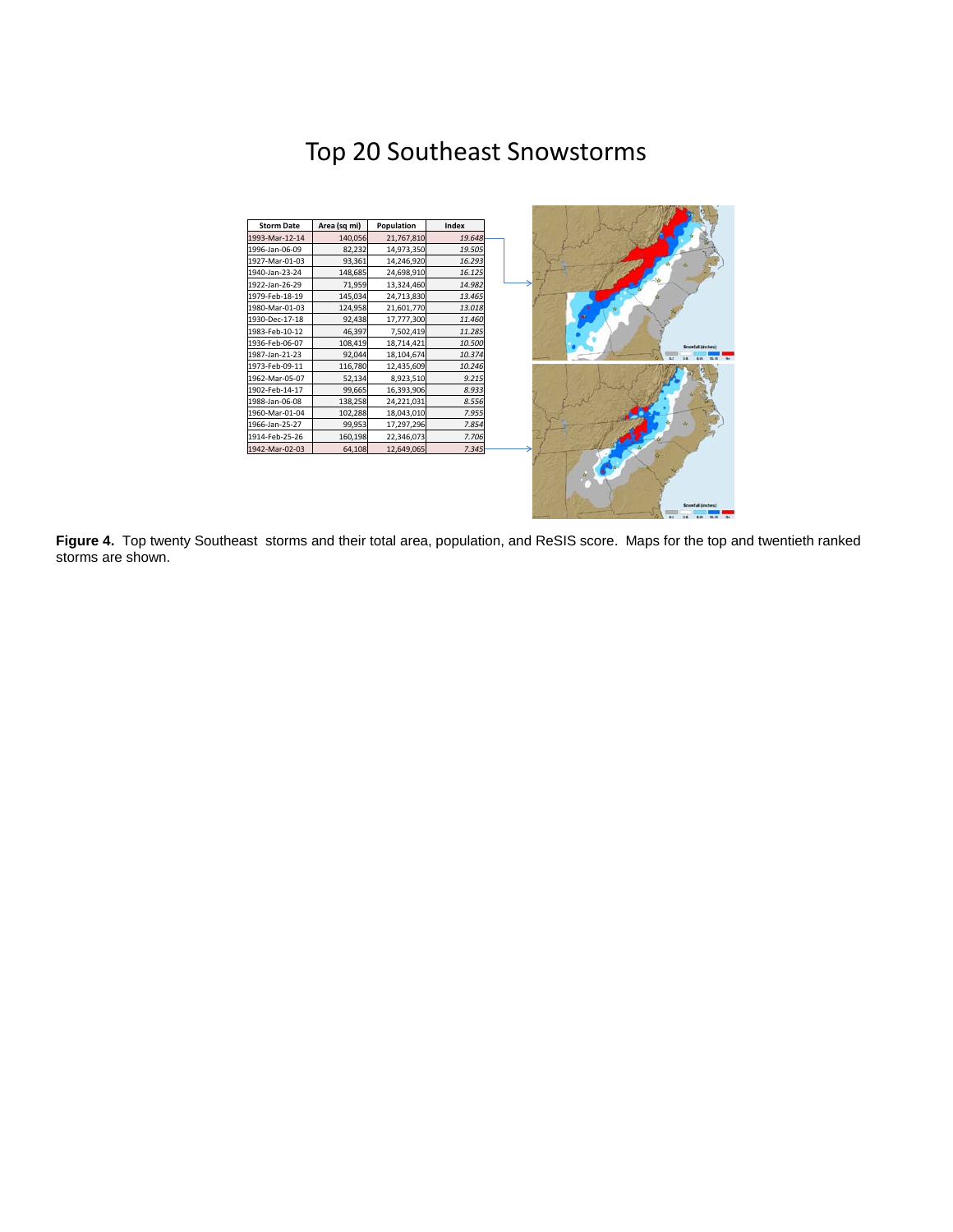

# **ReSIS Regional Distributions**

 **Figure 5**. Regional distributions of ReSIS scores. See text for details

| <b>ReSIS Category Definitions</b> |                  |                                                |  |  |  |  |  |  |
|-----------------------------------|------------------|------------------------------------------------|--|--|--|--|--|--|
| Category                          | <b>ReSIS Raw</b> | <b>Approximate Percent</b><br><b>Of Storms</b> |  |  |  |  |  |  |
|                                   | <b>Score</b>     |                                                |  |  |  |  |  |  |
|                                   | >18              | 2%                                             |  |  |  |  |  |  |
|                                   | $10 - 18$        | 5%                                             |  |  |  |  |  |  |
|                                   | $6 - 10$         | 11%                                            |  |  |  |  |  |  |
|                                   | $3 - 6$          | 29%                                            |  |  |  |  |  |  |
|                                   | 1 - 3            | 54%                                            |  |  |  |  |  |  |

**Table 3**. ReSIS categories.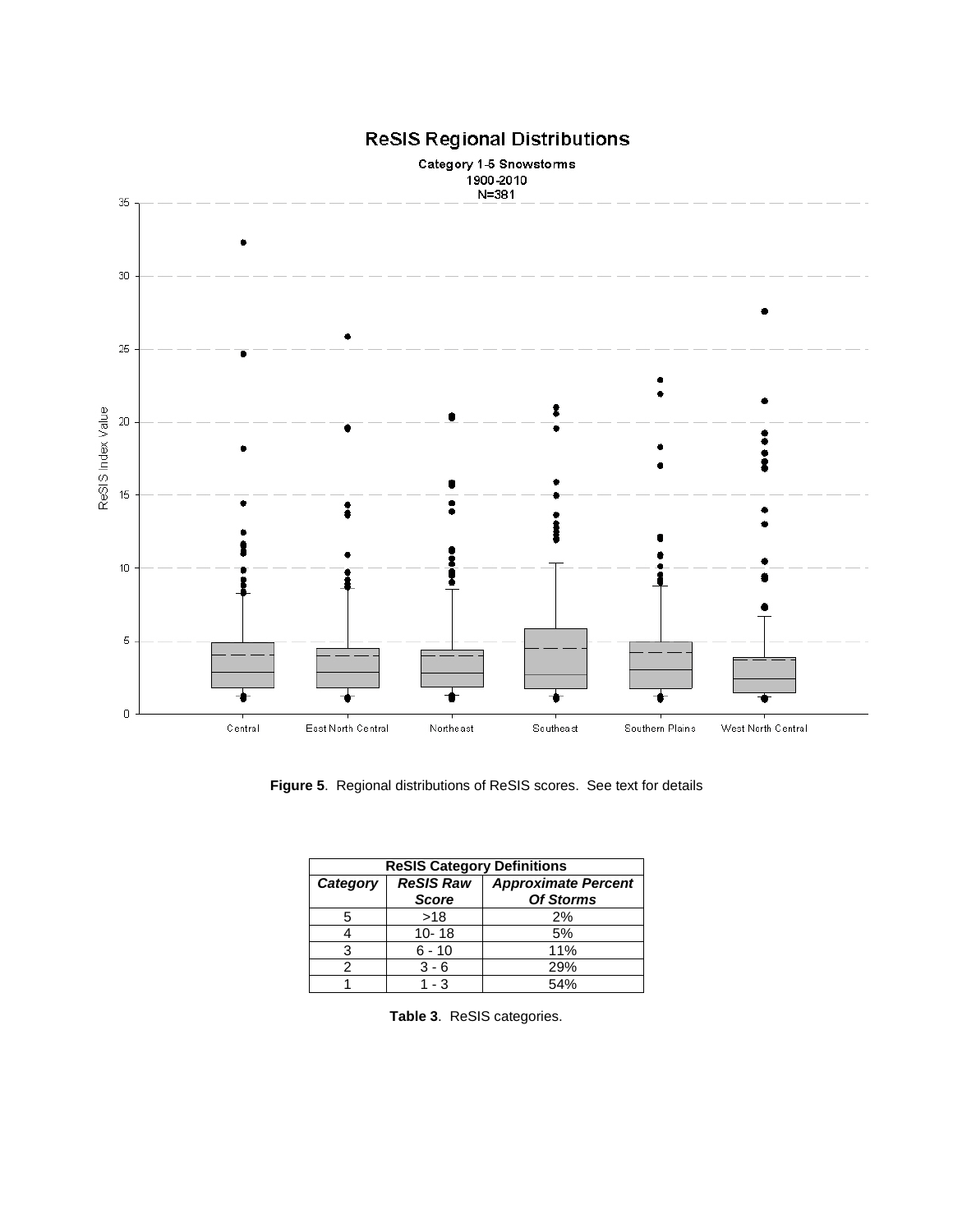|                | <b>Northeast</b>  |       |                | Southeast         |       | Central        |                   |       |                |
|----------------|-------------------|-------|----------------|-------------------|-------|----------------|-------------------|-------|----------------|
| Rank           | <b>Storm Date</b> | Index | Category       | <b>Storm Date</b> | Index | Category       | <b>Storm Date</b> | Index | Category       |
| 1              | 1996-Jan-07-09    | 23.00 | 5              | 1993-Mar-12-14    | 19.65 | 5              | 1950-Nov-22-29    | 33.33 | 5              |
| $\overline{2}$ | 1993-Mar-13-15    | 19.80 | 5              | 1996-Jan-06-09    | 19.51 | 5              | 1979-Jan-12-14    | 18.55 | 5              |
| 3              | 1978-Feb-06-08    | 15.80 | $\overline{4}$ | 1927-Mar-01-03    | 16.29 | 4              | 1967-Jan-26-28    | 14.54 | $\overline{4}$ |
| 4              | 2003-Feb-15-19    | 14.53 | $\overline{4}$ | 1940-Jan-23-24    | 16.12 | 4              | 1999-Jan-01-04    | 12.62 | $\overline{4}$ |
| 5              | 1947-Mar-01-05    | 13.53 | 4              | 1922-Jan-26-29    | 14.98 | 4              | 1910-Feb-16-18    | 11.19 | $\overline{4}$ |
| 6              | 1966-Jan-29-01    | 11.11 | $\overline{4}$ | 1979-Feb-18-19    | 13.47 | $\overline{4}$ | 1900-Feb-26-01    | 10.31 | $\overline{4}$ |
| $\overline{7}$ | 1969-Dec-25-29    | 10.55 | $\overline{4}$ | 1980-Mar-01-03    | 13.02 | 4              | 2004-Dec-22-24    | 9.89  | 3              |
| 8              | 1914-Feb-13-15    | 9.99  | 3              | 1930-Dec-17-18    | 11.46 | $\overline{4}$ | 1968-Jan-12-16    | 9.21  | 3              |
| 9              | 2003-Dec-05-08    | 9.70  | 3              | 1983-Feb-10-12    | 11.29 | $\overline{4}$ | 1978-Dec-28-02    | 8.93  | 3              |
| 10             | 1961-Feb-03-05    | 9.44  | 3              | 1936-Feb-06-07    | 10.50 | 4              | 1984-Feb-26-01    | 8.77  | 3              |
| 11             | 1947-Dec-26-28    | 8.87  | 3              | 1987-Jan-21-23    | 10.37 | 4              | 1944-Dec-09-12    | 8.71  | 3              |
| 12             | 1983-Feb-11-12    | 8.12  | 3              | 1973-Feb-09-11    | 10.25 | 4              | 1973-Dec-18-22    | 8.44  | 3              |
| 13             | 1958-Feb-15-17    | 7.97  | 3              | 1962-Mar-05-07    | 9.21  | 3              | 1931-Mar-05-11    | 8.30  | 3              |
| 14             | 1958-Mar-18-23    | 7.76  | 3              | 1902-Feb-14-17    | 8.93  | 3              | 1974-Nov-29-03    | 8.28  | 3              |
| 15             | 1960-Mar-03-05    | 6.78  | 3              | 1988-Jan-06-08    | 8.56  | 3              | 1912-Feb-20-22    | 8.20  | 3              |
| 16             | 1915-Dec-12-15    | 6.64  | 3              | 1960-Mar-01-04    | 7.95  | 3              | 1978-Jan-25-27    | 8.08  | 3              |
| 17             | 1978-Jan-19-22    | 6.20  | 3              | 1966-Jan-25-27    | 7.85  | 3              | 1985-Feb-10-15    | 8.04  | 3              |
| 18             | 1964-Jan-12-14    | 5.99  | $\overline{2}$ | 1914-Feb-25-26    | 7.71  | 3              | 1994-Jan-16-18    | 8.01  | 3              |
| 19             | 1920-Feb-04-07    | 5.59  | $\overline{2}$ | 1942-Mar-02-03    | 7.34  | 3              | 1917-Dec-07-09    | 7.33  | 3              |
| 20             | 1972-Feb-18-20    | 5.37  | $\overline{2}$ | 1966-Jan-29-31    | 7.33  | 3              | 1978-Jan-16-18    | 6.88  | 3              |
| 21             | 1935-Jan-22-25    | 5.22  | $\overline{2}$ | 1960-Feb-13-15    | 6.91  | 3              | 1960-Mar-01-05    | 6.64  | 3              |
| 22             | 1926-Feb-03-05    | 5.02  | $\overline{2}$ | 1958-Feb-14-17    | 6.63  | 3              | 1964-Jan-11-14    | 6.39  | 3              |
| 23             | 1987-Jan-22-24    | 4.94  | $\overline{2}$ | 1930-Jan-29-31    | 6.47  | 3              | 1918-Jan-10-13    | 5.83  | $\overline{2}$ |
| 24             | 1936-Jan-18-20    | 4.84  | $\overline{2}$ | 1960-Mar-09-10    | 6.24  | 3              | 1914-Feb-12-14    | 5.80  | $\overline{2}$ |
| 25             | 1947-Feb-20-22    | 4.51  | $\overline{2}$ | 1935-Dec-28-30    | 6.14  | 3              | 1909-Jan-10-14    | 5.49  | $\overline{2}$ |
| 26             | 1917-Dec-13-15    | 4.36  | $\overline{2}$ | 1908-Dec-22-23    | 5.73  | $\overline{2}$ | 1951-Nov-05-08    | 5.38  | $\overline{2}$ |
| 27             | 1960-Dec-11-13    | 4.35  | $\overline{2}$ | 1965-Jan-15-17    | 5.66  | $\overline{2}$ | 1909-Dec-24-26    | 5.31  | $\overline{2}$ |
| 28             | 1941-Mar-07-10    | 4.34  | $\overline{2}$ | 1982-Jan-12-15    | 5.61  | $\overline{2}$ | 1908-Feb-18-20    | 5.29  | $\overline{2}$ |
| 29             | 1995-Feb-04-06    | 4.28  | $\overline{2}$ | 1948-Jan-31-01    | 5.55  | 2              | 1929-Dec-17-20    | 5.19  | $\overline{2}$ |
| 30             | 1940-Feb-13-15    | 4.15  | $\overline{2}$ | 1936-Jan-29-31    | 5.36  | $\overline{2}$ | 1903-Feb-14-17    | 5.17  | $\overline{2}$ |
| 31             | 1903-Feb-15-17    | 4.13  | $\overline{2}$ | 1969-Feb-28-02    | 5.33  | $\overline{2}$ | 1993-Feb-15-18    | 5.02  | $\overline{2}$ |
| 32             | 1961-Jan-19-21    | 4.12  | $\overline{2}$ | 1904-Jan-28-30    | 5.29  | 2              | 1934-Feb-24-27    | 5.01  | $\overline{2}$ |
| 33             | 1921-Feb-20-21    | 4.08  | $\overline{2}$ | 1917-Dec-11-13    | 5.13  | $\overline{2}$ | 1918-Jan-05-08    | 4.95  | $\overline{2}$ |
| 34             | 1917-Mar-01-06    | 4.08  | $\overline{2}$ | 1932-Dec-16-18    | 4.95  | $\overline{2}$ | 1927-Jan-12-15    | 4.81  | $\overline{2}$ |
| 35             | 1907-Feb-04-06    | 3.95  | $\mathbf{1}$   | 1969-Dec-25-27    | 4.75  | 2              | 1965-Feb-23-26    | 4.71  | $\overline{2}$ |
| 36             | 1966-Jan-22-25    | 3.90  | $\mathbf{1}$   | 1947-Feb-19-21    | 4.65  | $\overline{2}$ | 1951-Jan-31-02    | 4.70  | $\overline{2}$ |
| 37             | 1946-Feb-19-21    | 3.80  | $\mathbf{1}$   | 1901-Feb-22-24    | 4.50  | 2              | 1993-Feb-24-27    | 4.40  | $\overline{2}$ |
| 38             | 1909-Dec-25-26    | 3.79  | $\mathbf{1}$   | 1996-Feb-02-04    | 4.40  | 2              | 1906-Mar-18-20    | 4.24  | $\overline{2}$ |
| 39             | 1966-Feb-24-26    | 3.77  | $1\,$          | 1963-Dec-31-02    | 4.10  | 2              | 1926-Mar-29-01    | 3.90  | $\mathbf{1}$   |
| 40             | 1927-Feb-18-21    | 3.77  | $\mathbf{1}$   | 1921-Jan-25-28    | 3.96  | 1              | 1977-Jan-09-11    | 3.86  | $\mathbf{1}$   |
| 41             | 1910-Jan-13-15    | 3.72  | $\mathbf{1}$   | 1979-Feb-06-08    | 3.86  | 1              | 1951-Mar-10-15    | 3.76  | $\mathbf{1}$   |
| 42             | 1967-Feb-06-08    | 3.69  | $\mathbf{1}$   | 1987-Apr-02-06    | 3.74  | 1              | 1988-Feb-10-13    | 3.71  | $\mathbf{1}$   |
| 43             | 1966-Dec-24-26    | 3.68  | $\mathbf{1}$   | 1914-Feb-13-15    | 3.42  | 1              | 1997-Jan-08-11    | 3.56  | $\mathbf{1}$   |
| 44             | 1938-Nov-23-25    | 3.38  | $\mathbf{1}$   | 1948-Jan-23-25    | 3.39  | 1              | 1987-Dec-13-17    | 3.50  | $\mathbf{1}$   |
| 45             | 1995-Dec-19-22    | 3.28  | $\mathbf{1}$   | 1929-Dec-21-23    | 3.16  | 1              | 1987-Jan-09-12    | 3.49  | $\mathbf{1}$   |
| 46             | 1910-Feb-11-13    | 3.26  | $\mathbf{1}$   | 1900-Mar-15-16    | 3.14  | $\mathbf{1}$   | 1974-Jan-08-12    | 3.39  | 1              |
| 47             | 1964-Feb-18-20    | 3.04  | $\mathbf{1}$   | 1962-Jan-09-11    | 2.93  | $\mathbf{1}$   | 1915-Jan-21-23    | 3.32  | $\mathbf{1}$   |
| 48             | 1943-Jan-26-29    | 2.68  | $\mathbf{1}$   | 1926-Jan-07-10    | 2.65  | 1              | 1901-Feb-01-04    | 3.25  | $\mathbf{1}$   |
| 49             | 1902-Mar-04-06    | 2.61  | $\mathbf{1}$   | 1968-Jan-12-15    | 2.50  | 1              | 1965-Mar-03-06    | 3.19  | $\mathbf{1}$   |
| 50             | 1934-Feb-25-27    | 2.54  | $\mathbf{1}$   | 1910-Feb-11-13    | 2.04  | 1              | 1981-Feb-09-12    | 3.15  | $\mathbf{1}$   |

**Table 4a**. ReSIS ranks and values for the Northeast, Southeast, and Central regions.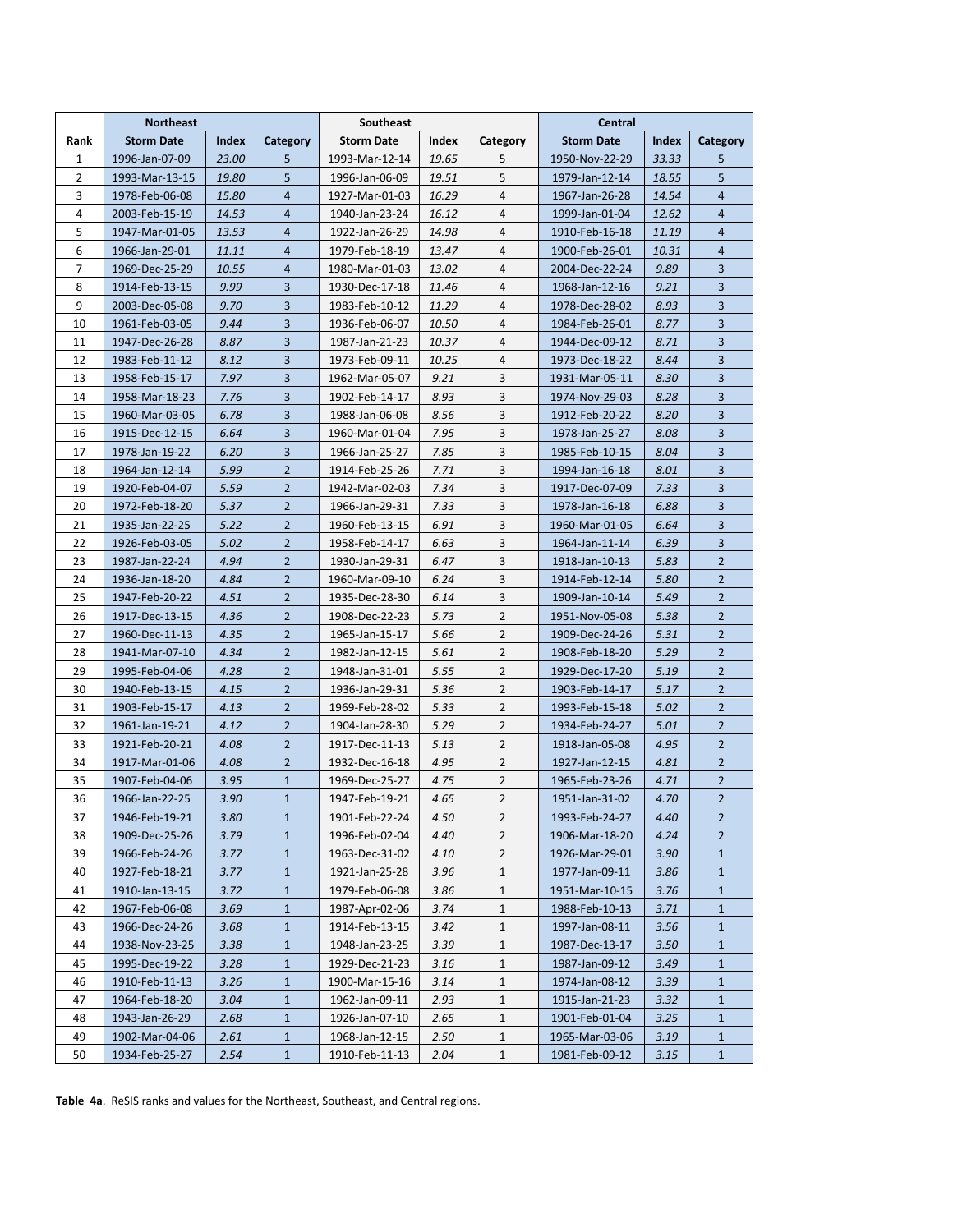| <b>East North Central</b> |              |                | <b>Southern Plains</b> | <b>West North Central</b> |                |                   |        |                |
|---------------------------|--------------|----------------|------------------------|---------------------------|----------------|-------------------|--------|----------------|
| <b>Storm Date</b>         | <b>Index</b> | Category       | <b>Storm Date</b>      | Index                     | Category       | <b>Storm Date</b> | Index  | Category       |
| 1985-Nov-29-02            | 25.58        | 5              | 1921-Feb-18-20         | 21.68                     | 5              | 1919-Apr-06-10    | 25.023 | 5              |
| 1978-Jan-25-27            | 21.20        | 5              | 1988-Jan-05-08         | 21.56                     | 5              | 1927-Apr-11-16    | 20.891 | 5              |
| 1999-Jan-01-04            | 18.56        | 5              | 1929-Dec-20-22         | 18.16                     | 5              | 1957-Apr-01-05    | 18.198 | 5              |
| 1985-Feb-09-15            | 18.09        | 5              | 1971-Feb-21-23         | 17.34                     | $\overline{4}$ | 1967-Apr-28-01    | 17.792 | 4              |
| 1985-Mar-02-06            | 15.40        | $\overline{4}$ | 1987-Dec-13-15         | 14.85                     | $\overline{4}$ | 1984-Apr-25-28    | 14.964 | 4              |
| 1967-Jan-26-28            | 14.19        | $\overline{4}$ | 1980-Feb-07-10         | 11.05                     | $\overline{4}$ | 1997-Apr-04-07    | 13.994 | $\overline{4}$ |
| 1951-Mar-10-15            | 12.91        | $\overline{4}$ | 1918-Dec-22-25         | 10.67                     | $\overline{4}$ | 1923-Dec-28-31    | 12.640 | $\overline{4}$ |
| 1947-Jan-28-31            | 11.79        | $\overline{4}$ | 1956-Jan-31-06         | 10.35                     | $\overline{4}$ | 1931-Dec-27-01    | 11.503 | $\overline{4}$ |
| 1950-Dec-04-09            | 10.23        | $\overline{4}$ | 1987-Jan-16-19         | 8.38                      | 3              | 1955-Dec-01-04    | 9.977  | 3              |
| 1929-Dec-16-20            | 9.68         | 3              | 2000-Jan-26-29         | 7.25                      | 3              | 1959-Dec-31-02    | 9.441  | 3              |
| 1979-Jan-11-14            | 8.41         | 3              | 1930-Jan-07-10         | 7.14                      | 3              | 1968-Dec-20-23    | 8.175  | 3              |
| 1940-Mar-11-14            | 7.99         | 3              | 1985-Jan-11-14         | 6.92                      | 3              | 1907-Feb-01-05    | 7.803  | 3              |
| 1965-Mar-16-19            | 7.98         | 3              | 1918-Jan-09-12         | 6.76                      | 3              | 1975-Dec-30-02    | 7.773  | 3              |
| 1951-Dec-19-22            | 7.96         | 3              | 1946-Dec-30-03         | 6.66                      | 3              | 1972-Dec-28-31    | 7.746  | 3              |
| 1969-Dec-05-10            | 7.92         | 3              | 1940-Jan-21-24         | 6.45                      | 3              | 1936-Feb-10-13    | 7.687  | 3              |
| 1997-Jan-09-12            | 7.15         | 3              | 1963-Dec-20-23         | 6.43                      | 3              | 1938-Feb-14-17    | 7.029  | 3              |
| 1971-Jan-02-05            | 7.04         | 3              | 1949-Jan-29-31         | 6.34                      | 3              | 1953-Feb-27-03    | 6.831  | 3              |
| 1994-Jan-05-08            | 6.78         | 3              | 1926-Mar-29-31         | 6.03                      | 3              | 1966-Feb-28-05    | 6.641  | 3              |
| 1917-Jan-20-22            | 6.76         | 3              | 1906-Nov-18-21         | 5.92                      | $\overline{2}$ | 1978-Feb-10-14    | 6.601  | 3              |
| 1977-Dec-07-10            | 5.94         | $\overline{2}$ | 1985-Jan-30-02         | 5.73                      | $\overline{2}$ | 1984-Feb-17-19    | 5.830  | $\overline{2}$ |
| 1989-Mar-02-05            | 5.69         | $\overline{2}$ | 1944-Jan-07-09         | 5.44                      | $\overline{2}$ | 1987-Feb-23-01    | 5.534  | $\overline{2}$ |
| 1970-Dec-10-14            | 5.62         | $\overline{2}$ | 1961-Feb-04-08         | 5.16                      | $\overline{2}$ | 1993-Feb-18-22    | 5.478  | $\overline{2}$ |
| 1900-Mar-03-06            | 5.55         | $\overline{2}$ | 1940-Jan-05-07         | 4.79                      | $\overline{2}$ | 1915-Jan-30-02    | 5.435  | $\overline{2}$ |
| 2004-Jan-25-28            | 5.52         | $\overline{2}$ | 1929-Feb-06-09         | 4.73                      | $\overline{2}$ | 1936-Jan-14-18    | 5.397  | $\overline{2}$ |
| 2005-Jan-21-23            | 5.50         | $\overline{2}$ | 1924-Mar-12-14         | 4.68                      | $\overline{2}$ | 1949-Jan-01-05    | 5.384  | $\overline{2}$ |
| 1968-Dec-21-23            | 5.30         | $\overline{2}$ | 1960-Feb-12-14         | 4.67                      | $\overline{2}$ | 1954-Jan-14-20    | 5.175  | $\overline{2}$ |
| 1908-Jan-30-02            | 5.19         | $\overline{2}$ | 1917-Jan-14-16         | 4.55                      | $\overline{2}$ | 1982-Jan-20-23    | 5.083  | $\overline{2}$ |
| 1993-Feb-20-24            | 5.10         | $\overline{2}$ | 1978-Feb-17-18         | 4.41                      | $\overline{2}$ | 2004-Jan-24-27    | 4.986  | $\overline{2}$ |
| 2000-Dec-10-12            | 5.06         | $\overline{2}$ | 1924-Mar-18-20         | 4.21                      | $\overline{2}$ | 1912-Mar-18-21    | 4.947  | $\overline{2}$ |
| 1952-Feb-17-21            | 4.91         | $\overline{2}$ | 1926-Jan-23-25         | 4.21                      | $\overline{2}$ | 1929-Mar-11-15    | 4.814  | $\overline{2}$ |
| 1909-Jan-28-31            | 4.90         | $\overline{2}$ | 1924-Feb-24-26         | 4.08                      | $\overline{2}$ | 1915-Mar-02-07    | 4.783  | $\overline{2}$ |
| 1983-Nov-26-30            | 4.89         | $\overline{2}$ | 1903-Feb-14-17         | 4.04                      | $\overline{2}$ | 1940-Mar-10-13    | 4.747  | $\overline{2}$ |
| 1993-Jan-11-14            | 4.84         | $\overline{2}$ | 1932-Dec-14-17         | 3.90                      | $\mathbf{1}$   | 1943-Mar-13-17    | 4.730  | $\overline{2}$ |
| 1909-Feb-08-11            | 4.68         | $\overline{2}$ | 1949-Jan-23-28         | 3.86                      | $\mathbf{1}$   | 1975-Mar-25-29    | 4.564  | $\overline{2}$ |
| 1909-Dec-10-14            | 4.64         | $\overline{2}$ | 1964-Jan-15-17         | 3.62                      | $\mathbf{1}$   | 1983-Mar-24-27    | 4.527  | $\overline{2}$ |
| 1952-Mar-21-24            | 4.59         | $\overline{2}$ | 1923-Feb-03-06         | 3.51                      | $\mathbf{1}$   | 1985-Mar-01-05    | 4.464  | $\overline{2}$ |
| 1990-Feb-14-17            | 4.33         | $\overline{2}$ | 1951-Feb-13-16         | 3.50                      | $\mathbf{1}$   | 1989-Mar-01-04    | 4.240  | $\overline{2}$ |
| 1915-Mar-03-07            | 4.16         | $\mathbf{2}$   | 1966-Feb-21-24         | 3.50                      | $\mathbf{1}$   | 1996-Mar-22-25    | 4.071  | 2              |
| 1999-Mar-08-10            | 4.16         | $\overline{2}$ | 1905-Feb-17-19         | 3.40                      | $\mathbf{1}$   | 1905-Nov-25-29    | 4.066  | 2              |
| 2002-Jan-28-01            | 4.12         | $\overline{2}$ | 1960-Feb-22-25         | 3.30                      | $\mathbf{1}$   | 1919-Nov-25-29    | 4.038  | $\overline{2}$ |
| 1988-Jan-22-26            | 3.60         | $\mathbf{1}$   | 1951-Jan-29-01         | 3.15                      | $\mathbf{1}$   | 1921-Nov-19-22    | 3.534  | 1              |
| 2005-Jan-04-07            | 3.52         | $\mathbf{1}$   | 1939-Dec-25-27         | 3.01                      | $\mathbf{1}$   | 1958-Nov-13-18    | 3.446  | $\mathbf{1}$   |
| 1908-Dec-16-18            | 3.51         | $\mathbf{1}$   | 1910-Feb-16-18         | 2.97                      | $\mathbf{1}$   | 1978-Nov-30-03    | 3.440  | $\mathbf{1}$   |
| 1950-Feb-12-16            | 3.50         | $\mathbf{1}$   | 1944-Jan-12-15         | 2.95                      | $\mathbf{1}$   | 1983-Nov-24-30    | 3.436  | 1              |
| 1977-Dec-31-02            | 3.22         | $\mathbf{1}$   | 1976-Nov-12-14         | 2.78                      | $\mathbf{1}$   | 1986-Nov-06-09    | 3.163  | $\mathbf{1}$   |
| 1936-Feb-02-05            | 3.18         | $\mathbf{1}$   | 1921-Jan-11-14         | 2.64                      | $\mathbf{1}$   | 1993-Nov-21-28    | 3.120  | $\mathbf{1}$   |
| 1943-Jan-02-05            | 2.91         | $\mathbf{1}$   | 1909-Dec-17-20         | 2.53                      | $\mathbf{1}$   | 1973-Oct-31-04    | 2.860  | 1              |
| 1965-Feb-23-26            | 2.81         | $\mathbf{1}$   | 1918-Jan-20-22         | 2.49                      | $\mathbf{1}$   | 2002-01-28-02     | 2.826  | 1              |
| 1921-Nov-07-09            | 2.74         | $\mathbf{1}$   | 1973-Jan-09-12         | 2.14                      | $\mathbf{1}$   | 1912-03-19-22     | 2.814  | 1              |
| 1962-Feb-20-22            | 2.73         | $\mathbf{1}$   | 1915-Mar-08-10         | 2.10                      | $\mathbf{1}$   | 1962-03-08-14     | 2.787  | 1              |

**Table 4b**. ReSIS ranks and results for the East North Central, Southern Plains, and West North Central regions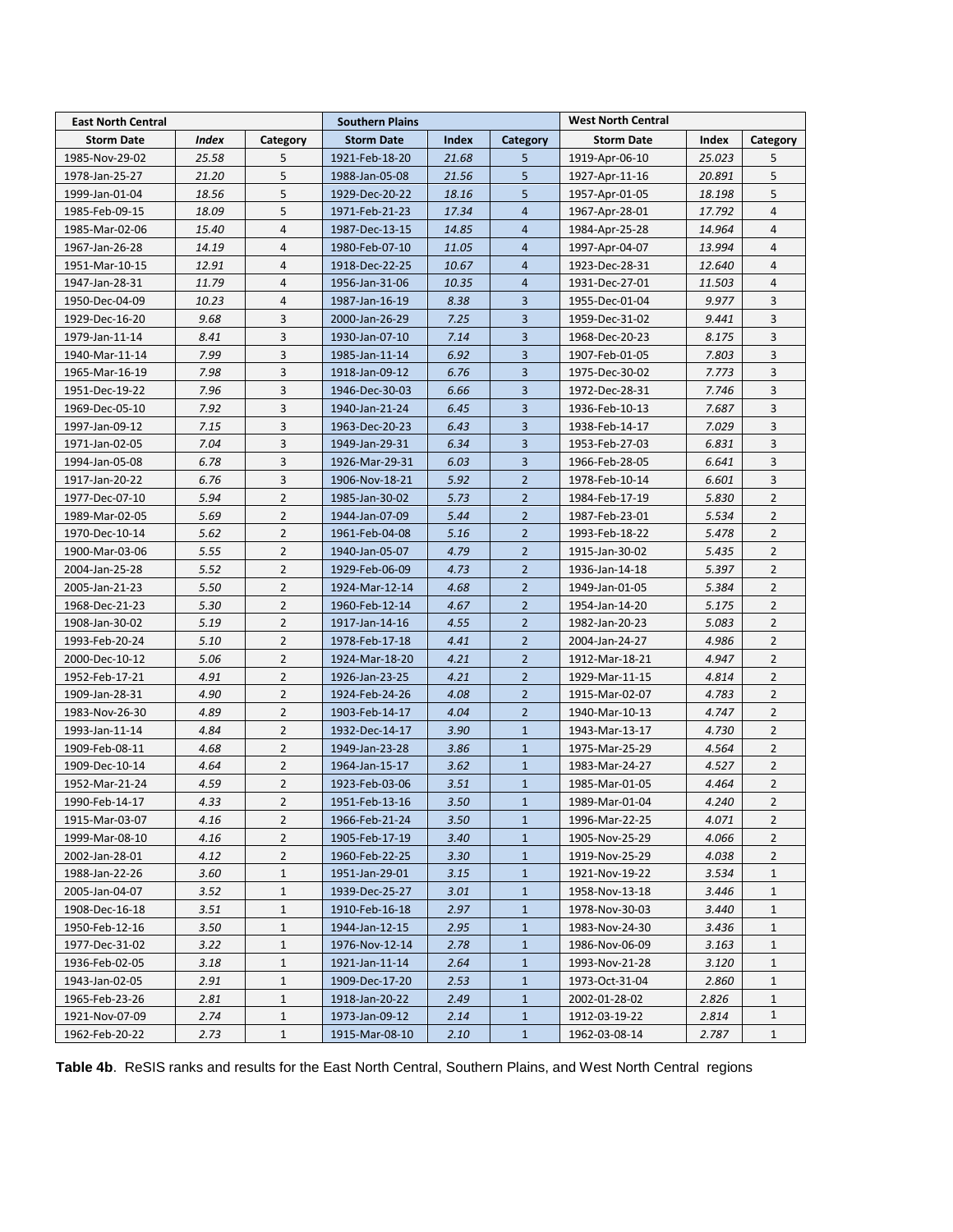| 1999-2000             |                |                                        |                  |                  |                                  |                                        |            |  |
|-----------------------|----------------|----------------------------------------|------------------|------------------|----------------------------------|----------------------------------------|------------|--|
| <b>STORM DATE</b>     | <b>Central</b> | East<br><b>North</b><br><b>Central</b> | <b>Northeast</b> | <b>Southeast</b> | <b>Southern</b><br><b>Plains</b> | West<br><b>North</b><br><b>Central</b> | <b>MAX</b> |  |
| 1999/10/01-1999/10/02 |                | $\bf{0}$                               |                  |                  |                                  | $\bf{0}$                               | 0          |  |
| 1999/10/04-1999/10/05 |                |                                        | $\bf{0}$         |                  |                                  |                                        | $\bf{0}$   |  |
| 1999/11/14-1999/11/17 |                |                                        | $\bf{0}$         |                  |                                  |                                        | $\bf{0}$   |  |
| 1999/11/17-1999/11/19 |                |                                        |                  |                  |                                  | $\bf{0}$                               | $\bf{0}$   |  |
| 1999/11/21-1999/11/24 |                | $\bf{0}$                               |                  |                  | $\bf{0}$                         | $\bf{0}$                               | $\bf{0}$   |  |
| 1999/12/03-1999/12/06 | $\bf{0}$       | $\bf{0}$                               |                  |                  | 1                                | $\bf{0}$                               | 1          |  |
| 1999/12/08-1999/12/09 |                |                                        |                  |                  | $\bf{0}$                         |                                        | $\bf{0}$   |  |
| 1999/12/09-1999/12/12 |                | $\bf{0}$                               | $\bf{0}$         |                  |                                  |                                        | $\bf{0}$   |  |
| 1999/12/13-1999/12/16 |                | $\bf{0}$                               |                  |                  | 0                                | $\bf{0}$                               | $\bf{0}$   |  |
| 1999/12/18-1999/12/20 | $\bf{0}$       | $\bf{0}$                               |                  |                  | $\bf{0}$                         | $\bf{0}$                               | $\bf{0}$   |  |
| 1999/12/22-1999/12/25 | $\bf{0}$       | $\bf{0}$                               |                  | 0                |                                  |                                        | $\bf{0}$   |  |
| 1999/12/27-1999/12/29 | $\bf{0}$       | $\bf{0}$                               | $\bf{0}$         | $\bf{0}$         |                                  |                                        | $\bf{0}$   |  |
| 1999/12/28-1999/12/30 | $\bf{0}$       | $\bf{0}$                               | $\bf{0}$         | $\bf{0}$         |                                  |                                        | $\bf{0}$   |  |
| 2000/01/01-2000/01/03 | $\bf{0}$       | $\bf{0}$                               |                  |                  | $\bf{0}$                         | $\bf{0}$                               | $\bf{0}$   |  |
| 2000/01/02-2000/01/04 | $\bf{0}$       | $\bf{0}$                               |                  |                  | $\bf{0}$                         | $\bf{0}$                               | $\bf{0}$   |  |
| 2000/01/04-2000/01/06 |                | $\bf{0}$                               |                  |                  |                                  | $\bf{0}$                               | $\bf{0}$   |  |
| 2000/01/09-2000/01/12 |                | $\bf{0}$                               | $\bf{0}$         | 0                |                                  | $\bf{0}$                               | $\bf{0}$   |  |
| 2000/01/10-2000/01/14 | $\bf{0}$       | 1                                      | $\bf{0}$         | 0                |                                  | 1                                      | 1          |  |
| 2000/01/15-2000/01/17 |                |                                        | $\bf{0}$         |                  |                                  |                                        | $\bf{0}$   |  |
| 2000/01/17-2000/01/18 | $\bf{0}$       |                                        |                  | $\bf{0}$         |                                  |                                        | $\bf{0}$   |  |
| 2000/01/18-2000/01/22 | 1              | 1                                      | $\bf{0}$         | 1                |                                  | $\bf{0}$                               | 1          |  |
| 2000/01/21-2000/01/23 | $\bf{0}$       |                                        |                  | $\bf{0}$         |                                  | $\bf{0}$                               | $\bf{0}$   |  |
| 2000/01/24-2000/01/27 | $\bf{0}$       | $\bf{0}$                               | 1                | 3                |                                  |                                        | 3          |  |
| 2000/01/24-2000/02/01 | 1              | $\bf{0}$                               | 1                | 1                | 3                                | 1                                      | 3          |  |
| 2000/02/09-2000/02/12 |                | $\bf{0}$                               | $\bf{0}$         |                  |                                  | $\bf{0}$                               | $\bf{0}$   |  |
| 2000/02/10-2000/02/15 | $\bf{0}$       | $\bf{0}$                               | $\bf{0}$         |                  | $\bf{0}$                         | $\bf{0}$                               | $\bf{0}$   |  |
| 2000/02/14-2000/02/17 |                | $\bf{0}$                               | $\bf{0}$         |                  |                                  | 1                                      | 1          |  |
| 2000/02/16-2000/02/20 | 1              | 1                                      | $\mathbf{1}$     | $\bf{0}$         | $\bf{0}$                         | 1                                      | 1          |  |
| 2000/02/24-2000/02/26 |                |                                        |                  |                  | $\bf{0}$                         | 1                                      | 1          |  |
| 2000/03/01-2000/03/04 | $\bf{0}$       |                                        |                  |                  | $\mathbf{0}$                     | $\bf{0}$                               | $\bf{0}$   |  |
| 2000/03/07-2000/03/10 |                | $\boldsymbol{0}$                       |                  |                  |                                  | 1                                      | 1          |  |
| 2000/03/09-2000/03/12 | $\mathbf{1}$   |                                        | $\bf{0}$         |                  | $\bf{0}$                         | $\bf{0}$                               | 1          |  |
| 2000/03/13-2000/03/15 |                | $\bf{0}$                               |                  |                  |                                  | $\bf{0}$                               | $\bf{0}$   |  |
| 2000/03/15-2000/03/17 |                | $\bf{0}$                               | $\bf{0}$         |                  | $\bf{0}$                         | $\bf{0}$                               | 0          |  |
| 2000/03/19-2000/03/21 |                |                                        |                  |                  |                                  | $\bf{0}$                               | $\bf{0}$   |  |
| 2000/03/20-2000/03/22 | $\bf{0}$       |                                        | $\bf{0}$         | $\bf{0}$         |                                  |                                        | $\bf{0}$   |  |
| 2000/03/27-2000/03/28 |                | $\bf{0}$                               |                  |                  |                                  |                                        | $\bf{0}$   |  |
| 2000/04/06-2000/04/10 | $\bf{0}$       | $\bf{0}$                               | $\pmb{0}$        | $\bf{0}$         |                                  | $\bf{0}$                               | $\bf{0}$   |  |
| 2000/04/10-2000/04/12 |                | $\bf{0}$                               | $\bf{0}$         |                  |                                  | $\bf{0}$                               | $\bf{0}$   |  |
| 2000/04/13-2000/04/16 |                | $\pmb{0}$                              |                  |                  |                                  | 1                                      | 1          |  |
| 2000/04/18-2000/04/20 |                | $\boldsymbol{0}$                       |                  |                  |                                  | 1                                      | 1          |  |

Table 5a. ReSIS regional values for the 1999-2000 snow season.